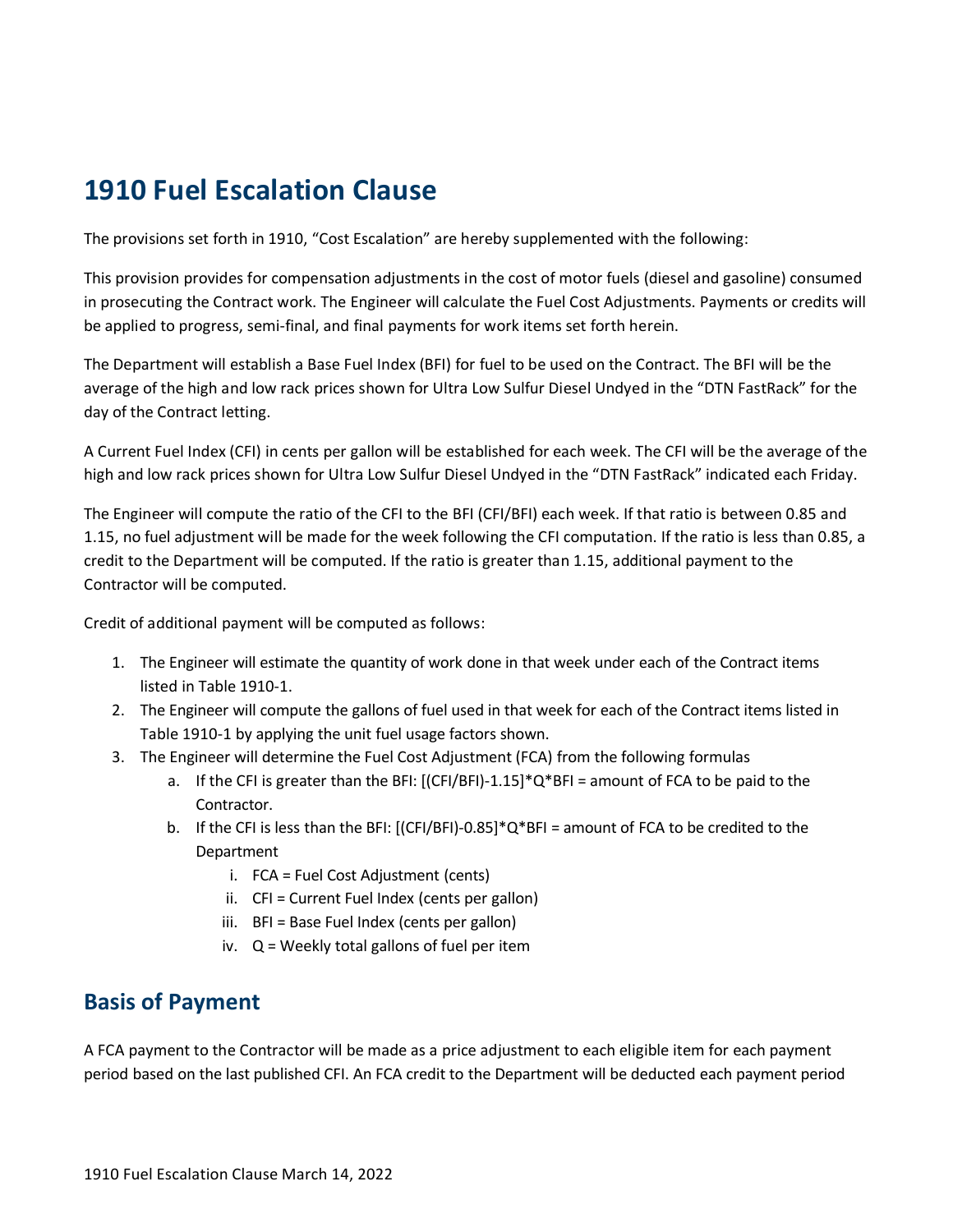from any monies due the Contractor. Only items shown in Table 1901-1 will be considered for compensation adjustments.

Table 1901-1 Schedule of Work Items

| Specification<br><b>Number</b> | Item                           | Unit      | <b>Gallons of Fuel per Unit</b> |
|--------------------------------|--------------------------------|-----------|---------------------------------|
| 2105                           | <b>Common Excavation</b>       | <b>CY</b> | 0.17                            |
| 2105                           | <b>Rock Excavation</b>         | <b>CY</b> | 0.27                            |
| 2105                           | <b>Muck Excavation</b>         | <b>CY</b> | 0.17                            |
| 2105                           | Subgrade Excavation            | <b>CY</b> | 0.17                            |
| 2105                           | <b>Unclassified Excavation</b> | <b>CY</b> | 0.23                            |
| 2105                           | Granular Borrow (EV)           | <b>CY</b> | 0.17                            |
| 2105                           | Granular Borrow (CV)           | <b>CY</b> | 0.19                            |
| 2105                           | Granular Borrow (LV)           | <b>CY</b> | 0.14                            |
| 2105                           | Select Granular Borrow (EV)    | <b>CY</b> | 0.17                            |
| 2105                           | Select Granular Borrow (CV)    | <b>CY</b> | 0.19                            |
| 2105                           | Select Granular Borrow (LV)    | <b>CY</b> | 0.14                            |
| 2105                           | Common Borrow (EV)             | <b>CY</b> | 0.17                            |
| 2105                           | Common Borrow (CV)             | <b>CY</b> | 0.19                            |
| 2105                           | Common Borrow (LV)             | <b>CY</b> | 0.14                            |
| 2105                           | Topsoil Borrow (EV)            | <b>CY</b> | 0.17                            |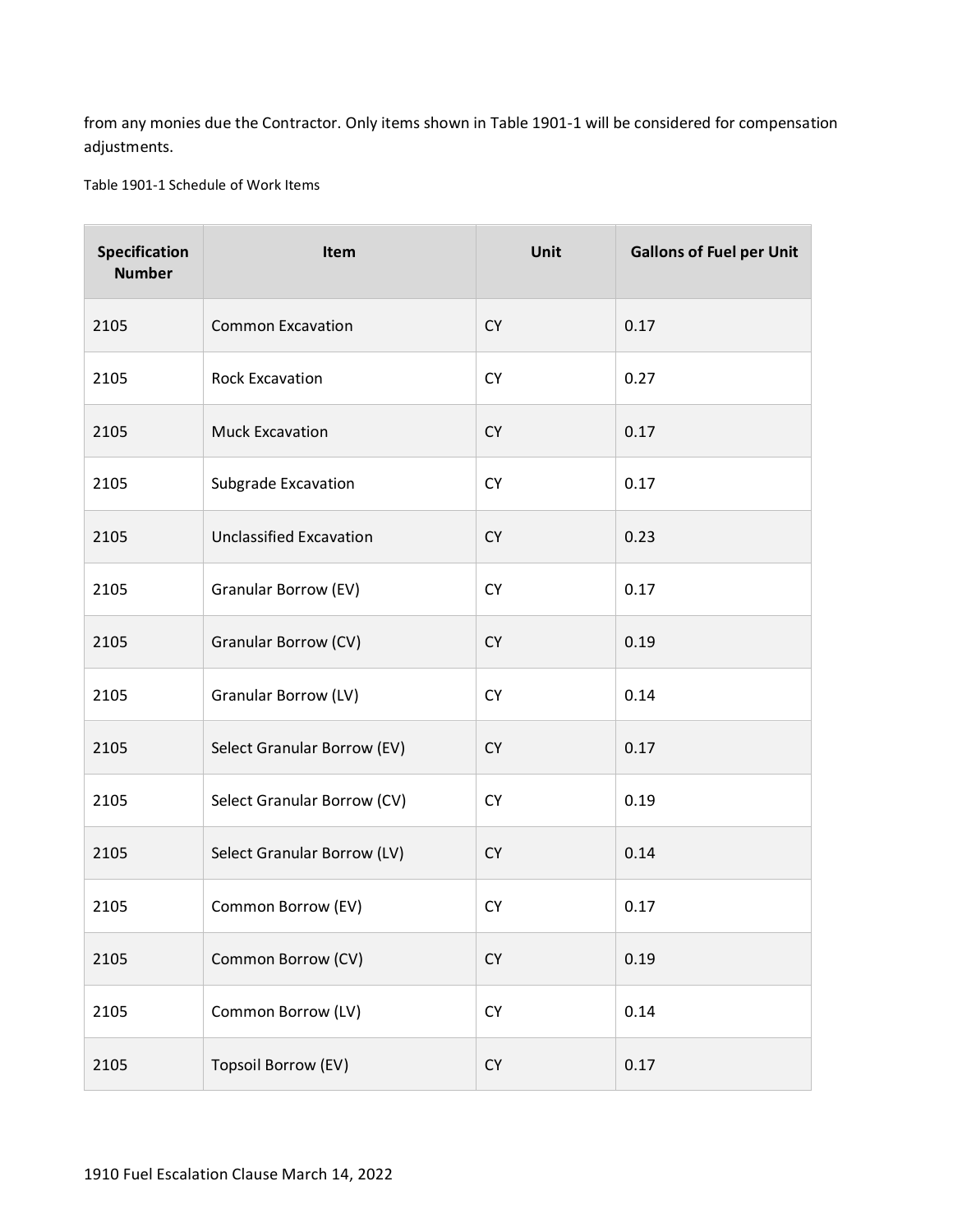| Specification<br><b>Number</b> | Item                                                    | Unit      | <b>Gallons of Fuel per Unit</b> |
|--------------------------------|---------------------------------------------------------|-----------|---------------------------------|
| 2105                           | Topsoil Borrow (CV)                                     | <b>CY</b> | 0.19                            |
| 2105                           | Topsoil Borrow (LV)                                     | <b>CY</b> | 0.14                            |
| 2106                           | Excavation - Common                                     | <b>CY</b> | 0.17                            |
| 2106                           | Excavation - Subgrade                                   | <b>CY</b> | 0.17                            |
| 2106                           | Excavation - Rock                                       | <b>CY</b> | 0.27                            |
| 2106                           | Excavation - Muck                                       | <b>CY</b> | 0.17                            |
| 2106                           | Common Embankment (CV)                                  | <b>CY</b> | 0.19                            |
| 2106                           | Granular Embankment (CV)                                | <b>CY</b> | 0.19                            |
| 2106                           | Select Granular Embankment (CV)                         | <b>CY</b> | 0.19                            |
| 2106                           | Select Granular Embankment (CV)<br>Modified (___%) (CV) | <b>CY</b> | 0.19                            |
| 2211                           | Aggregate Base                                          | Ton       | 0.55                            |
| 2211                           | Aggregate Base (LV)                                     | <b>CY</b> | 0.77                            |
| 2211                           | Aggregate Base (CV)                                     | <b>CY</b> | 0.99                            |
| 2211                           | Open Graded Aggregate Base (CV)                         | <b>CY</b> | 0.99                            |
| 2211                           | Shoulder Base Aggregate, Class                          | Ton       | 0.55                            |
| 2211                           | Shoulder Base Aggregate (LV), Class                     | <b>CY</b> | 0.77                            |
| 2211                           | Shoulder Base Aggregate (CV), Class                     | <b>CY</b> | 0.99                            |